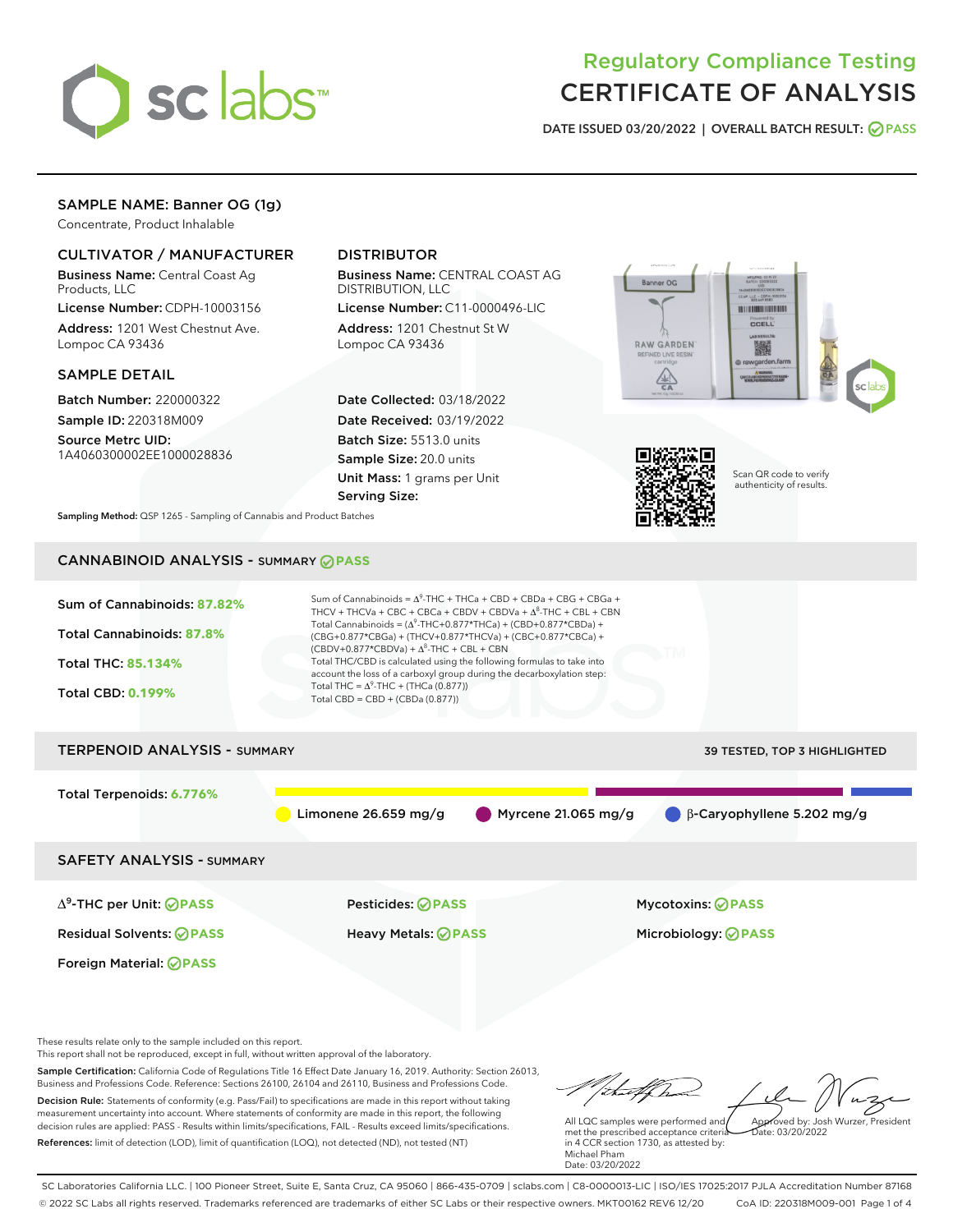



BANNER OG (1G) | DATE ISSUED 03/20/2022 | OVERALL BATCH RESULT:  $\bigcirc$  PASS

#### CANNABINOID TEST RESULTS - 03/20/2022 2 PASS

Tested by high-performance liquid chromatography with diode-array detection (HPLC-DAD). **Method:** QSP 1157 - Analysis of Cannabinoids by HPLC-DAD

#### TOTAL CANNABINOIDS: **87.8%**

Total Cannabinoids (Total THC) + (Total CBD) + (Total CBG) + (Total THCV) + (Total CBC) +  $(Total CBDV) +  $\Delta^8$ -THC + CBL + CBN$ 

TOTAL THC: **85.134%** Total THC (Δ<sup>9</sup>-THC+0.877\*THCa)

TOTAL CBD: **0.199%**

Total CBD (CBD+0.877\*CBDa)

TOTAL CBG: 1.686% Total CBG (CBG+0.877\*CBGa)

TOTAL THCV: 0.4% Total THCV (THCV+0.877\*THCVa)

TOTAL CBC: ND Total CBC (CBC+0.877\*CBCa)

TOTAL CBDV: ND Total CBDV (CBDV+0.877\*CBDVa)

| <b>COMPOUND</b>  | LOD/LOQ<br>(mg/g)          | <b>MEASUREMENT</b><br><b>UNCERTAINTY</b><br>(mg/g) | <b>RESULT</b><br>(mg/g) | <b>RESULT</b><br>(%) |
|------------------|----------------------------|----------------------------------------------------|-------------------------|----------------------|
| $\Lambda^9$ -THC | 0.06 / 0.26                | ±22.816                                            | 851.34                  | 85.134               |
| <b>CBG</b>       | 0.06/0.19                  | ±0.518                                             | 16.86                   | 1.686                |
| <b>THCV</b>      | 0.1 / 0.2                  | ±0.16                                              | 4.0                     | 0.40                 |
| <b>CBN</b>       | 0.1/0.3                    | ±0.11                                              | 2.1                     | 0.21                 |
| <b>CBD</b>       | 0.07/0.29                  | ±0.072                                             | 1.99                    | 0.199                |
| $\Delta^8$ -THC  | 0.1 / 0.4                  | ±0.12                                              | 1.9                     | 0.19                 |
| <b>THCa</b>      | 0.05 / 0.14                | N/A                                                | <b>ND</b>               | <b>ND</b>            |
| <b>THCVa</b>     | 0.07/0.20                  | N/A                                                | <b>ND</b>               | <b>ND</b>            |
| <b>CBDa</b>      | 0.02/0.19                  | N/A                                                | <b>ND</b>               | <b>ND</b>            |
| <b>CBDV</b>      | 0.04 / 0.15                | N/A                                                | <b>ND</b>               | <b>ND</b>            |
| <b>CBDVa</b>     | 0.03/0.53                  | N/A                                                | <b>ND</b>               | <b>ND</b>            |
| <b>CBGa</b>      | 0.1 / 0.2                  | N/A                                                | <b>ND</b>               | <b>ND</b>            |
| <b>CBL</b>       | 0.06 / 0.24                | N/A                                                | <b>ND</b>               | <b>ND</b>            |
| <b>CBC</b>       | 0.2 / 0.5                  | N/A                                                | <b>ND</b>               | <b>ND</b>            |
| <b>CBCa</b>      | 0.07 / 0.28                | N/A                                                | <b>ND</b>               | <b>ND</b>            |
|                  | <b>SUM OF CANNABINOIDS</b> |                                                    | 878.2 mg/g              | 87.82%               |

#### **UNIT MASS: 1 grams per Unit**

| $\Delta^9$ -THC per Unit              | 1100 per-package limit | 851.34 mg/unit | <b>PASS</b> |
|---------------------------------------|------------------------|----------------|-------------|
| <b>Total THC per Unit</b>             |                        | 851.34 mg/unit |             |
| <b>CBD per Unit</b>                   |                        | 1.99 mg/unit   |             |
| <b>Total CBD per Unit</b>             |                        | 1.99 mg/unit   |             |
| Sum of Cannabinoids<br>per Unit       |                        | 878.2 mg/unit  |             |
| <b>Total Cannabinoids</b><br>per Unit |                        | 878.2 mg/unit  |             |

| <b>COMPOUND</b>         | LOD/LOQ<br>(mg/g) | <b>MEASUREMENT</b><br><b>UNCERTAINTY</b><br>(mg/g) | <b>RESULT</b><br>(mg/g) | <b>RESULT</b><br>$(\%)$ |
|-------------------------|-------------------|----------------------------------------------------|-------------------------|-------------------------|
| Limonene                | 0.005 / 0.016     | ±0.2959                                            | 26.659                  | 2.6659                  |
| <b>Myrcene</b>          | 0.008 / 0.025     | ±0.2106                                            | 21.065                  | 2.1065                  |
| β-Caryophyllene         | 0.004 / 0.012     | ±0.1441                                            | 5.202                   | 0.5202                  |
| Linalool                | 0.009 / 0.032     | ±0.1153                                            | 3.896                   | 0.3896                  |
| $\beta$ -Pinene         | 0.004 / 0.014     | ±0.0288                                            | 3.231                   | 0.3231                  |
| $\alpha$ -Pinene        | 0.005 / 0.017     | ±0.0120                                            | 1.792                   | 0.1792                  |
| $\alpha$ -Humulene      | 0.009 / 0.029     | ±0.0371                                            | 1.485                   | 0.1485                  |
| Fenchol                 | 0.010 / 0.034     | ±0.0290                                            | 0.962                   | 0.0962                  |
| trans-β-Farnesene       | 0.008 / 0.025     | ±0.0245                                            | 0.888                   | 0.0888                  |
| <b>Terpineol</b>        | 0.009 / 0.031     | ±0.0257                                            | 0.537                   | 0.0537                  |
| Camphene                | 0.005 / 0.015     | ±0.0042                                            | 0.467                   | 0.0467                  |
| β-Ocimene               | 0.006 / 0.020     | ±0.0100                                            | 0.401                   | 0.0401                  |
| Terpinolene             | 0.008 / 0.026     | ±0.0049                                            | 0.311                   | 0.0311                  |
| Fenchone                | 0.009 / 0.028     | ±0.0036                                            | 0.160                   | 0.0160                  |
| <b>Borneol</b>          | 0.005 / 0.016     | ±0.0048                                            | 0.146                   | 0.0146                  |
| $\alpha$ -Bisabolol     | 0.008 / 0.026     | ±0.0046                                            | 0.111                   | 0.0111                  |
| Valencene               | 0.009 / 0.030     | ±0.0042                                            | 0.079                   | 0.0079                  |
| Nerolidol               | 0.006 / 0.019     | ±0.0038                                            | 0.078                   | 0.0078                  |
| Caryophyllene<br>Oxide  | 0.010 / 0.033     | ±0.0027                                            | 0.076                   | 0.0076                  |
| Eucalyptol              | 0.006 / 0.018     | ±0.0009                                            | 0.046                   | 0.0046                  |
| $\gamma$ -Terpinene     | 0.006 / 0.018     | ±0.0005                                            | 0.038                   | 0.0038                  |
| Geraniol                | 0.002 / 0.007     | ±0.0011                                            | 0.033                   | 0.0033                  |
| Sabinene Hydrate        | 0.006 / 0.022     | ±0.0008                                            | 0.027                   | 0.0027                  |
| Nerol                   | 0.003 / 0.011     | ±0.0008                                            | 0.022                   | 0.0022                  |
| $\alpha$ -Terpinene     | 0.005 / 0.017     | ±0.0002                                            | 0.017                   | 0.0017                  |
| p-Cymene                | 0.005 / 0.016     | ±0.0004                                            | 0.017                   | 0.0017                  |
| Citronellol             | 0.003 / 0.010     | ±0.0005                                            | 0.014                   | 0.0014                  |
| Sabinene                | 0.004 / 0.014     | N/A                                                | <b>ND</b>               | ND                      |
| $\alpha$ -Phellandrene  | 0.006 / 0.020     | N/A                                                | <b>ND</b>               | ND                      |
| $\Delta^3$ -Carene      | 0.005 / 0.018     | N/A                                                | <b>ND</b>               | <b>ND</b>               |
| Isopulegol              | 0.005 / 0.016     | N/A                                                | ND                      | ND                      |
| Camphor                 | 0.006 / 0.019     | N/A                                                | ND                      | ND                      |
| Isoborneol              | 0.004 / 0.012     | N/A                                                | ND                      | ND                      |
| Menthol                 | 0.008 / 0.025     | N/A                                                | ND                      | ND                      |
| Pulegone                | 0.003 / 0.011     | N/A                                                | ND                      | ND                      |
| <b>Geranyl Acetate</b>  | 0.004 / 0.014     | N/A                                                | ND                      | ND                      |
| $\alpha$ -Cedrene       | 0.005 / 0.016     | N/A                                                | ND                      | ND                      |
| Guaiol                  | 0.009 / 0.030     | N/A                                                | ND                      | ND                      |
| Cedrol                  | 0.008 / 0.027     | N/A                                                | ND                      | ND                      |
| <b>TOTAL TERPENOIDS</b> |                   |                                                    | 67.760 mg/g             | 6.776%                  |

SC Laboratories California LLC. | 100 Pioneer Street, Suite E, Santa Cruz, CA 95060 | 866-435-0709 | sclabs.com | C8-0000013-LIC | ISO/IES 17025:2017 PJLA Accreditation Number 87168 © 2022 SC Labs all rights reserved. Trademarks referenced are trademarks of either SC Labs or their respective owners. MKT00162 REV6 12/20 CoA ID: 220318M009-001 Page 2 of 4

## TERPENOID TEST RESULTS - 03/20/2022

Terpene analysis utilizing gas chromatography-flame ionization detection (GC-FID). **Method:** QSP 1192 - Analysis of Terpenoids by GC-FID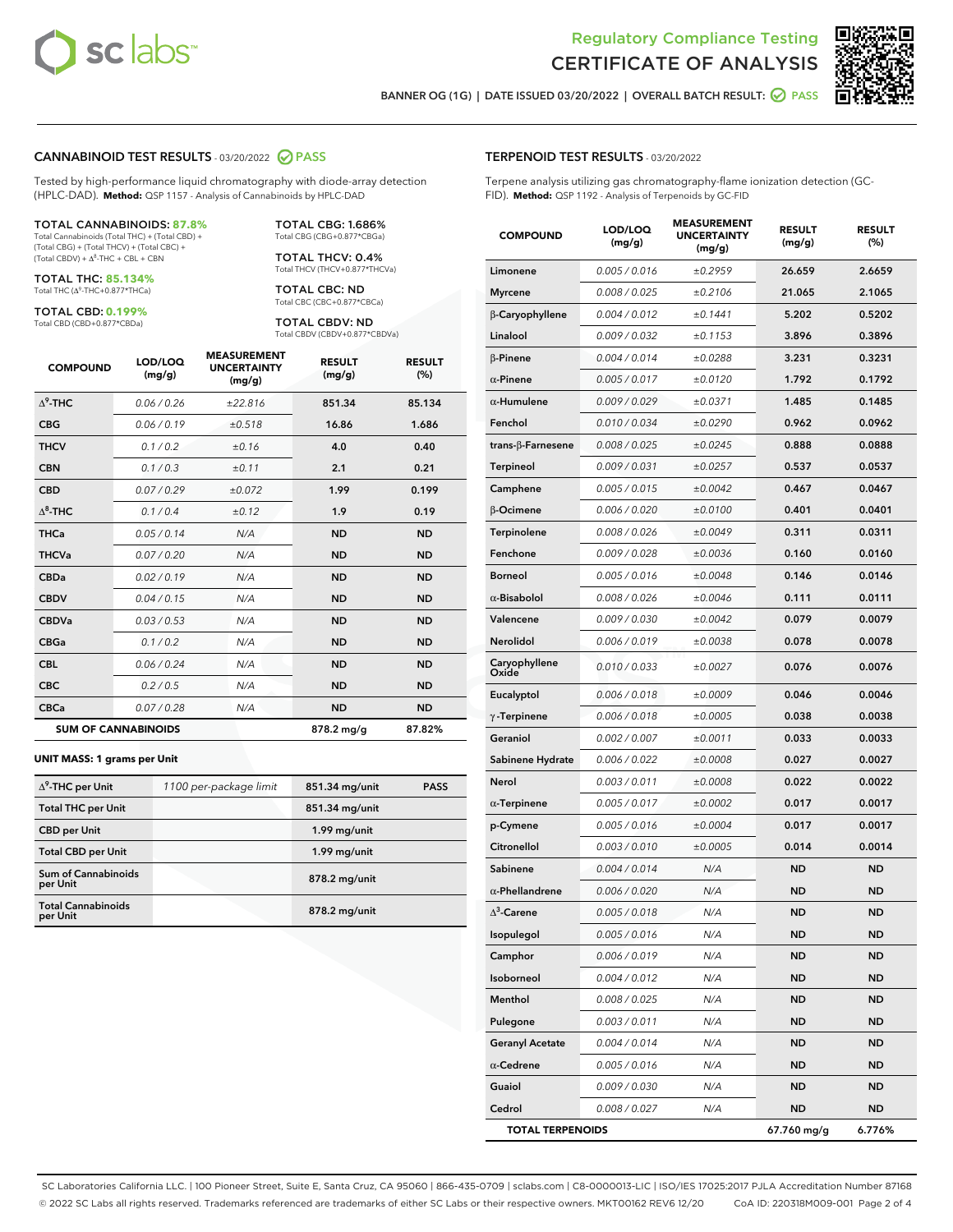



BANNER OG (1G) | DATE ISSUED 03/20/2022 | OVERALL BATCH RESULT:  $\bigcirc$  PASS

## CATEGORY 1 PESTICIDE TEST RESULTS - 03/20/2022 2 PASS

Pesticide and plant growth regulator analysis utilizing high-performance liquid chromatography-mass spectrometry (HPLC-MS) or gas chromatography-mass spectrometry (GC-MS). \*GC-MS utilized where indicated. **Method:** QSP 1212 - Analysis of Pesticides and Mycotoxins by LC-MS or QSP 1213 - Analysis of Pesticides by GC-MS

| <b>COMPOUND</b>             | <b>LOD/LOQ</b><br>$(\mu g/g)$ | <b>ACTION</b><br><b>LIMIT</b><br>$(\mu g/g)$ | <b>MEASUREMENT</b><br><b>UNCERTAINTY</b><br>$(\mu g/g)$ | <b>RESULT</b><br>$(\mu g/g)$ | <b>RESULT</b> |
|-----------------------------|-------------------------------|----------------------------------------------|---------------------------------------------------------|------------------------------|---------------|
| <b>Aldicarb</b>             | 0.03 / 0.08                   | $\geq$ LOD                                   | N/A                                                     | <b>ND</b>                    | <b>PASS</b>   |
| Carbofuran                  | 0.02 / 0.05                   | $\ge$ LOD                                    | N/A                                                     | <b>ND</b>                    | <b>PASS</b>   |
| Chlordane*                  | 0.03/0.08                     | $>$ LOD                                      | N/A                                                     | <b>ND</b>                    | <b>PASS</b>   |
| Chlorfenapyr*               | 0.03/0.10                     | $\ge$ LOD                                    | N/A                                                     | <b>ND</b>                    | <b>PASS</b>   |
| Chlorpyrifos                | 0.02/0.06                     | $>$ LOD                                      | N/A                                                     | <b>ND</b>                    | <b>PASS</b>   |
| Coumaphos                   | 0.02 / 0.07                   | $\ge$ LOD                                    | N/A                                                     | <b>ND</b>                    | <b>PASS</b>   |
| Daminozide                  | 0.02 / 0.07                   | $\ge$ LOD                                    | N/A                                                     | <b>ND</b>                    | <b>PASS</b>   |
| <b>Dichlorvos</b><br>(DDVP) | 0.03/0.09                     | $>$ LOD                                      | N/A                                                     | <b>ND</b>                    | <b>PASS</b>   |
| Dimethoate                  | 0.03 / 0.08                   | $>$ LOD                                      | N/A                                                     | <b>ND</b>                    | <b>PASS</b>   |
| Ethoprophos                 | 0.03/0.10                     | $>$ LOD                                      | N/A                                                     | <b>ND</b>                    | <b>PASS</b>   |
| Etofenprox                  | 0.02 / 0.06                   | $\ge$ LOD                                    | N/A                                                     | <b>ND</b>                    | <b>PASS</b>   |
| Fenoxycarb                  | 0.03/0.08                     | $>$ LOD                                      | N/A                                                     | <b>ND</b>                    | <b>PASS</b>   |
| Fipronil                    | 0.03 / 0.08                   | $\ge$ LOD                                    | N/A                                                     | <b>ND</b>                    | <b>PASS</b>   |
| Imazalil                    | 0.02 / 0.06                   | $\ge$ LOD                                    | N/A                                                     | <b>ND</b>                    | <b>PASS</b>   |
| Methiocarb                  | 0.02 / 0.07                   | $\ge$ LOD                                    | N/A                                                     | <b>ND</b>                    | <b>PASS</b>   |
| Parathion-methyl            | 0.03/0.10                     | $>$ LOD                                      | N/A                                                     | <b>ND</b>                    | <b>PASS</b>   |
| <b>Mevinphos</b>            | 0.03/0.09                     | $\ge$ LOD                                    | N/A                                                     | <b>ND</b>                    | <b>PASS</b>   |
| Paclobutrazol               | 0.02 / 0.05                   | $\ge$ LOD                                    | N/A                                                     | <b>ND</b>                    | <b>PASS</b>   |
| Propoxur                    | 0.03/0.09                     | $\ge$ LOD                                    | N/A                                                     | <b>ND</b>                    | <b>PASS</b>   |
| Spiroxamine                 | 0.03 / 0.08                   | $\ge$ LOD                                    | N/A                                                     | <b>ND</b>                    | <b>PASS</b>   |
| Thiacloprid                 | 0.03/0.10                     | $\ge$ LOD                                    | N/A                                                     | <b>ND</b>                    | <b>PASS</b>   |

## CATEGORY 2 PESTICIDE TEST RESULTS - 03/20/2022 2 PASS

| <b>COMPOUND</b>          | LOD/LOQ<br>$(\mu g/g)$ | <b>ACTION</b><br><b>LIMIT</b><br>$(\mu g/g)$ | <b>MEASUREMENT</b><br><b>UNCERTAINTY</b><br>$(\mu g/g)$ | <b>RESULT</b><br>$(\mu g/g)$ | <b>RESULT</b> |  |
|--------------------------|------------------------|----------------------------------------------|---------------------------------------------------------|------------------------------|---------------|--|
| Abamectin                | 0.03/0.10              | 0.1                                          | N/A                                                     | <b>ND</b>                    | <b>PASS</b>   |  |
| Acephate                 | 0.02/0.07              | 0.1                                          | N/A                                                     | <b>ND</b>                    | <b>PASS</b>   |  |
| Acequinocyl              | 0.02/0.07              | 0.1                                          | N/A                                                     | <b>ND</b>                    | <b>PASS</b>   |  |
| Acetamiprid              | 0.02/0.05              | 0.1                                          | N/A                                                     | <b>ND</b>                    | <b>PASS</b>   |  |
| Azoxystrobin             | 0.02/0.07              | 0.1                                          | N/A                                                     | <b>ND</b>                    | <b>PASS</b>   |  |
| <b>Bifenazate</b>        | 0.01/0.04              | 0.1                                          | N/A                                                     | <b>ND</b>                    | <b>PASS</b>   |  |
| <b>Bifenthrin</b>        | 0.02 / 0.05            | 3                                            | N/A                                                     | <b>ND</b>                    | <b>PASS</b>   |  |
| <b>Boscalid</b>          | 0.03/0.09              | 0.1                                          | N/A                                                     | <b>ND</b>                    | <b>PASS</b>   |  |
| Captan                   | 0.19/0.57              | 0.7                                          | N/A                                                     | <b>ND</b>                    | <b>PASS</b>   |  |
| Carbaryl                 | 0.02/0.06              | 0.5                                          | N/A                                                     | <b>ND</b>                    | <b>PASS</b>   |  |
| Chlorantranilip-<br>role | 0.04/0.12              | 10                                           | N/A                                                     | <b>ND</b>                    | <b>PASS</b>   |  |
| Clofentezine             | 0.03/0.09              | 0.1                                          | N/A                                                     | <b>ND</b>                    | <b>PASS</b>   |  |

#### CATEGORY 2 PESTICIDE TEST RESULTS - 03/20/2022 continued

| <b>COMPOUND</b>               | LOD/LOQ<br>(µg/g) | <b>ACTION</b><br><b>LIMIT</b><br>(µg/g) | <b>MEASUREMENT</b><br><b>UNCERTAINTY</b><br>$(\mu g/g)$ | <b>RESULT</b><br>(µg/g) | <b>RESULT</b> |
|-------------------------------|-------------------|-----------------------------------------|---------------------------------------------------------|-------------------------|---------------|
| Cyfluthrin                    | 0.12 / 0.38       | $\overline{c}$                          | N/A                                                     | <b>ND</b>               | <b>PASS</b>   |
| Cypermethrin                  | 0.11 / 0.32       | $\mathcal{I}$                           | N/A                                                     | <b>ND</b>               | <b>PASS</b>   |
| <b>Diazinon</b>               | 0.02 / 0.05       | 0.1                                     | N/A                                                     | <b>ND</b>               | <b>PASS</b>   |
| Dimethomorph                  | 0.03 / 0.09       | 2                                       | N/A                                                     | <b>ND</b>               | <b>PASS</b>   |
| Etoxazole                     | 0.02 / 0.06       | 0.1                                     | N/A                                                     | <b>ND</b>               | <b>PASS</b>   |
| Fenhexamid                    | 0.03 / 0.09       | 0.1                                     | N/A                                                     | <b>ND</b>               | <b>PASS</b>   |
| Fenpyroximate                 | 0.02 / 0.06       | 0.1                                     | N/A                                                     | <b>ND</b>               | <b>PASS</b>   |
| Flonicamid                    | 0.03 / 0.10       | 0.1                                     | N/A                                                     | ND                      | <b>PASS</b>   |
| Fludioxonil                   | 0.03 / 0.10       | 0.1                                     | N/A                                                     | <b>ND</b>               | <b>PASS</b>   |
| Hexythiazox                   | 0.02 / 0.07       | 0.1                                     | N/A                                                     | <b>ND</b>               | <b>PASS</b>   |
| Imidacloprid                  | 0.04 / 0.11       | 5                                       | N/A                                                     | <b>ND</b>               | <b>PASS</b>   |
| Kresoxim-methyl               | 0.02 / 0.07       | 0.1                                     | N/A                                                     | <b>ND</b>               | <b>PASS</b>   |
| <b>Malathion</b>              | 0.03 / 0.09       | 0.5                                     | N/A                                                     | <b>ND</b>               | PASS          |
| Metalaxyl                     | 0.02 / 0.07       | $\overline{c}$                          | N/A                                                     | <b>ND</b>               | <b>PASS</b>   |
| Methomyl                      | 0.03 / 0.10       | $\mathcal{I}$                           | N/A                                                     | <b>ND</b>               | <b>PASS</b>   |
| Myclobutanil                  | 0.03 / 0.09       | 0.1                                     | N/A                                                     | <b>ND</b>               | <b>PASS</b>   |
| Naled                         | 0.02 / 0.07       | 0.1                                     | N/A                                                     | ND                      | <b>PASS</b>   |
| Oxamyl                        | 0.04 / 0.11       | 0.5                                     | N/A                                                     | ND                      | PASS          |
| Pentachloronitro-<br>benzene* | 0.03/0.09         | 0.1                                     | N/A                                                     | <b>ND</b>               | <b>PASS</b>   |
| Permethrin                    | 0.04 / 0.12       | 0.5                                     | N/A                                                     | ND                      | <b>PASS</b>   |
| Phosmet                       | 0.03 / 0.10       | 0.1                                     | N/A                                                     | ND                      | <b>PASS</b>   |
| Piperonyl<br><b>Butoxide</b>  | 0.02 / 0.07       | 3                                       | N/A                                                     | ND                      | <b>PASS</b>   |
| Prallethrin                   | 0.03 / 0.08       | 0.1                                     | N/A                                                     | <b>ND</b>               | <b>PASS</b>   |
| Propiconazole                 | 0.02 / 0.07       | 0.1                                     | N/A                                                     | ND                      | PASS          |
| Pyrethrins                    | 0.04 / 0.12       | 0.5                                     | N/A                                                     | ND                      | PASS          |
| Pyridaben                     | 0.02 / 0.07       | 0.1                                     | N/A                                                     | ND                      | <b>PASS</b>   |
| Spinetoram                    | 0.02 / 0.07       | 0.1                                     | N/A                                                     | <b>ND</b>               | PASS          |
| Spinosad                      | 0.02 / 0.07       | 0.1                                     | N/A                                                     | <b>ND</b>               | <b>PASS</b>   |
| Spiromesifen                  | 0.02 / 0.05       | 0.1                                     | N/A                                                     | <b>ND</b>               | <b>PASS</b>   |
| Spirotetramat                 | 0.02 / 0.06       | 0.1                                     | N/A                                                     | ND                      | <b>PASS</b>   |
| Tebuconazole                  | 0.02 / 0.07       | 0.1                                     | N/A                                                     | ND                      | <b>PASS</b>   |
| Thiamethoxam                  | 0.03 / 0.10       | 5                                       | N/A                                                     | <b>ND</b>               | <b>PASS</b>   |
| Trifloxystrobin               | 0.03 / 0.08       | 0.1                                     | N/A                                                     | <b>ND</b>               | <b>PASS</b>   |

SC Laboratories California LLC. | 100 Pioneer Street, Suite E, Santa Cruz, CA 95060 | 866-435-0709 | sclabs.com | C8-0000013-LIC | ISO/IES 17025:2017 PJLA Accreditation Number 87168 © 2022 SC Labs all rights reserved. Trademarks referenced are trademarks of either SC Labs or their respective owners. MKT00162 REV6 12/20 CoA ID: 220318M009-001 Page 3 of 4